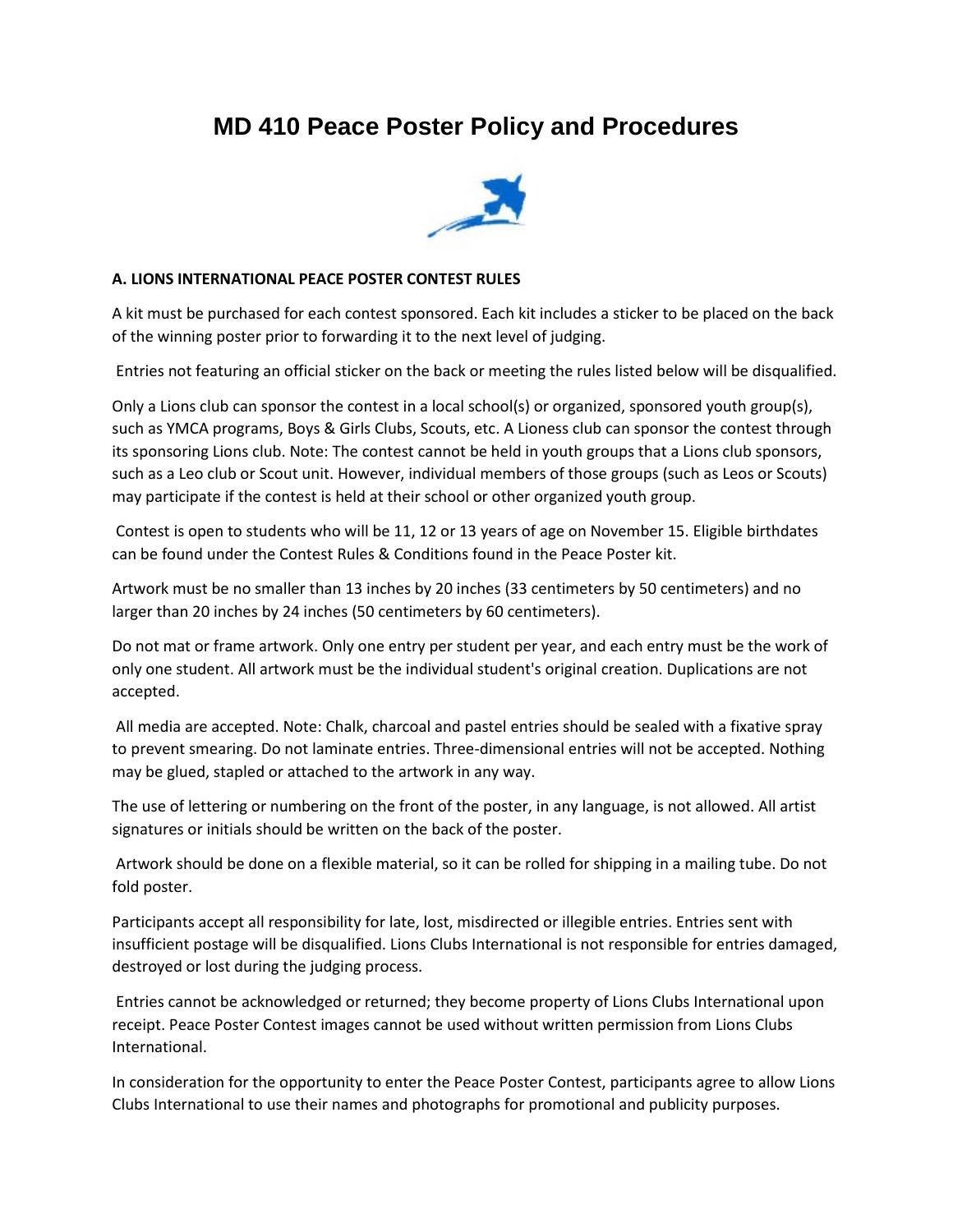In addition, the international grand prize winner, two family members (one being a parent or legal guardian) and the sponsoring club president or a club member (as designated by the sponsoring club president) are required to attend the award ceremony at Lions Day with the United Nations. An international grand-prize winner is not eligible to receive subsequent prizes in future Peace Poster contests sponsored by Lions Clubs International.

By entering, participants agree to be bound by these rules and the decisions of the judges and Lions Clubs International. Lions Clubs International may cancel the contest without notice at any time. The contest is void where prohibited, taxed or restricted by law.

Lions clubs can order a contest kit from January 15 to October 1, 2019. Students ages 11, 12 or 13 as of November 15 are eligible to participate in the International Peace Poster Contest.

#### **Each kit contains:**

- Official Club Contest Guide and Rules
- Official School or Youth Group Contest Guide and Rules
- Participant Flyer to duplicate and give to participating students to take home
- Sticker to place on back of winning poster
- Certificates for contest winner and school or youth group

### B. **LIONS CLUBS INTERNATIONAL DEADLINES**

**January 15:** Kits go on sale from the Club Supplies Sales Department at International Headquarters.

**October 1:** Deadline to purchase kits from the Club Supplies Sales Department at International Headquarters.

**November 15:** Postmark deadline for a club to send one winning poster (per contest sponsored) to the district governor.

**December 1:** Postmark deadline for a district governor to send one winning district poster to multiple district council chairperson.

**December 1:** Postmark deadline for a district governor not belonging to a multiple district to send one winning poster to the Public Relations Department at International Headquarters.

**December 1:** Postmark deadline for a club not belonging to a district to send one winning entry to the Public Relations Department at International Headquarters.

**December 15:** Postmark deadline for the multiple district council chairperson to send one winning poster to the Public Relations Department at International Headquarters.

**February 1:** International winners notified on or before this date.